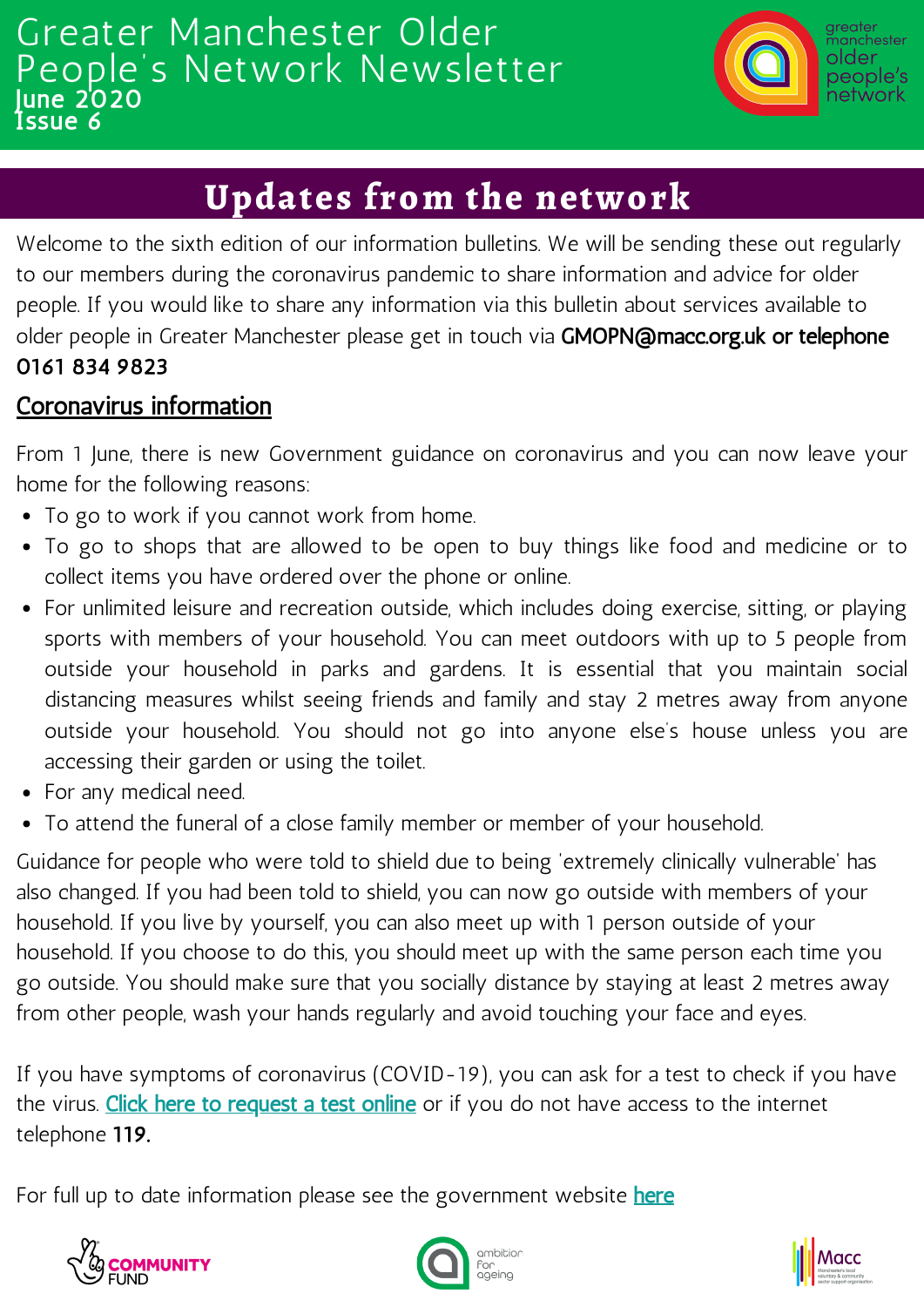### The Road to Recovery: how can the Covid-19 crisis provide an opportunity to improve later lives? Online Webinar

#### Date and Time: Monday 8 June, 11am-11:45am

We are living in unprecedented times. The COVID-19 pandemic is a global public health crisis with huge social and economic consequences. What steps do we need to take on the road to recovery from this global upheaval so that it is not just business as normal, but we emerge stronger than before? Join us as our panel explores how we can recover from this pandemic, shaping our future so we can all age better. Speakers include: Andy Burnham, Mayor of Greater Manchester, Torsten Bell, Chief Executive, Resolution Foundation, Anna Dixon, Chief Executive, Centre for Ageing Better. To book a [place](https://us02web.zoom.us/webinar/register/WN_zw_wBjqeQtqZMSWCfRd2vQ) click here.

Questions for the panel? Email them in advance to events@ageing-better.org.uk If you aren't able to join the webinar at that time, all events are recorded and are available to watch on the Centre For Ageing Better's YouTube channel [here.](https://www.youtube.com/c/CentreforAgeingBetter) You can tune in at any time after the event to catch up. Join the conversation on Twitter #RoadToRecovery

#### Changes to concessionary passes

Transport for Greater Manchester has re-introduced peak restrictions from 9.30am on concessionary travel. This means from Tuesday 2 June, you will no longer be able to use your concessionary pass to travel for free on public transport before 9:30am on weekdays in Greater Manchester. You will continue to benefit from free bus travel and, if you have paid to add tram and train, be able to use your pass on Metrolink and trains, after 9.30am Monday to Friday and all day on weekends and bank holidays.

# For the latest coronavirus travel guidance and information, please visit the TfGM web page [here](https://tfgm.com/)

### NESTAC – Ear for you Covid-19 support line for BAME communities

A third of Covid-19 patients are from Black and Asian Minority Ethnic population (BAME). NESTAC operate a Covid-19 related emotional support for BAME families in Greater Manchester. They can provde advice, guidance and signpost relating to COVID-19 matters, cross-culture emotional support related to pre- and post Covid-19 issues, tailored psychosocial therapy for women and young girls who are victims of violence and abuse during COVID-19 and lots more. For more information click [here](http://www.nestac.org.uk/) or contact 0786 227 9289 / 07894 126 157. You can also text the word 'HELP' to them and someone will get back to you. The service is open seven days a week from 10am-6pm.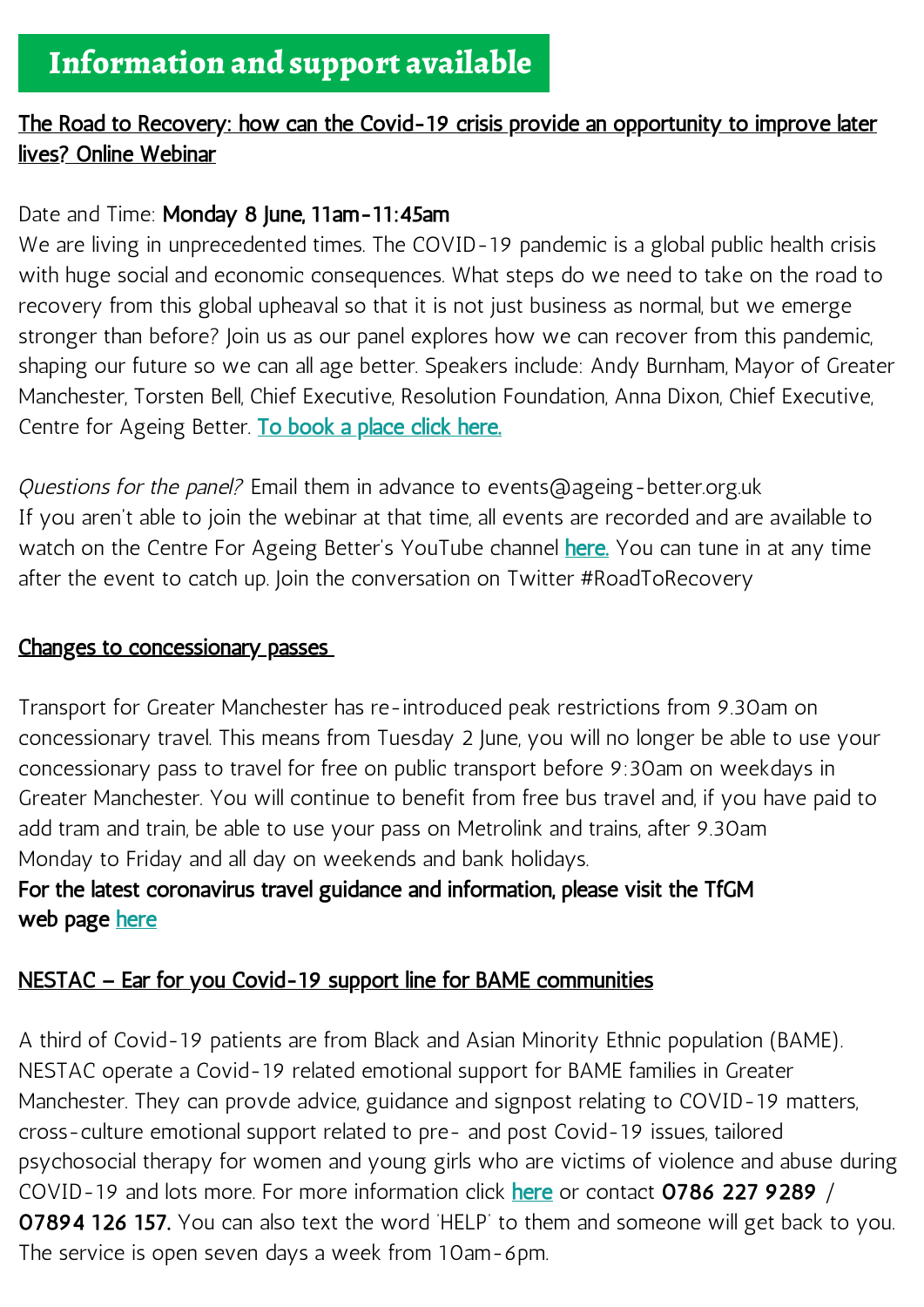### Keep On Keep Up app launched to keep older people active

An evidence based app has been developed at The University of Manchester and released for free to help reduce the high risk of falls and physical decline in older people self-isolating during the COVID-19 Lockdown. When used, the award winning app called Keep-On-Keep-Up will help reduce the thousands of injuries, which are often serious and sometimes fatal, in over 65's caused by falls. To download the app, visit the Keep On Keep Up (KOKU) [website.](https://kokuhealth.com/?utm_source=Manchester+City+Council+newsletter&utm_campaign=ad13a0178c-EMAIL_CAMPAIGN_2019_10_24_10_43_COPY_01&utm_medium=email&utm_term=0_360c2117f3-ad13a0178c-153899609) The app is only currently available for apple devices but will be available for Android users by early 2021.

#### Talking About My Generation -'What's For Tea?'

'What's for tea?' is a series of reports from Talking About My Generation in partnership with the GM Nutrition and Hydration programme. Reporters, all older people, share their 'lockdown diet lowdowns' including their top tips for meals, what their days look like, and how they are using food to look after themselves. Click here to read the [reports.](https://talkingaboutmygeneration.co.uk/whats-for-tea-jean/)

## Wythenshawe Community Radio 97.2

Wythenshawe Community Radio are still broadcasting 24hrs a day, in South Manchester. They're rolling out the latest official word on the Corona situation, helping you along during difficult times, altering their output regularly to reflect sudden changes in advice – both nationally and locally, still in touch with community matters and continuing to bring you regular shows now pre-recorded in volunteer's homes, like Out to Lunch with Silver Seniors, with Roz Johnson – Mondays 12-1pm.

# **Have your say**

#### 'Getting Greater Manchester Moving One Mile at a Time'

Collaborate Out Loud CIC are working with the Walking Team at GM Moving to engage communities in developing a resource, which will help people to walk more on a daily basis, with the aim of getting people across Greater Manchester walking a mile a day.



They want to understand what is helping you to keep walking during social distancing and what might be getting in the way, so they can take these lessons beyond the current situation into the future. One of the ways you can join in with the discussion is to respond to their survey, which will take [approximately](https://docs.google.com/forms/d/e/1FAIpQLSc6DZnsDyP4vWLNcGWNeoB53PZm9YPXs0LpvlLCpF6G77fGvw/viewform) 10-15 minutes to complete;. Click here to respond to the survey. For more ways to join in the conversation, see their website [here](https://gmwalking.co.uk/get-gm-moving-one-mile-at-a-time-gmdailymile/)

#### **#BlackLivesMatter: we want your views!**

Talking about My [Generation,](https://talkingaboutmygeneration.co.uk/) the online news platform for over 50s across Greater Manchester is inviting people to share their views and experiences of the Black Lives Matter movement, and the recent events that have prompted civil debate and action. This is a critical issue and the My Generation news team wants to make sure Greater Manchester over 50s have a chance to have their views heard. Please contact Grace on 07859 177 499 to share your views or to find out more.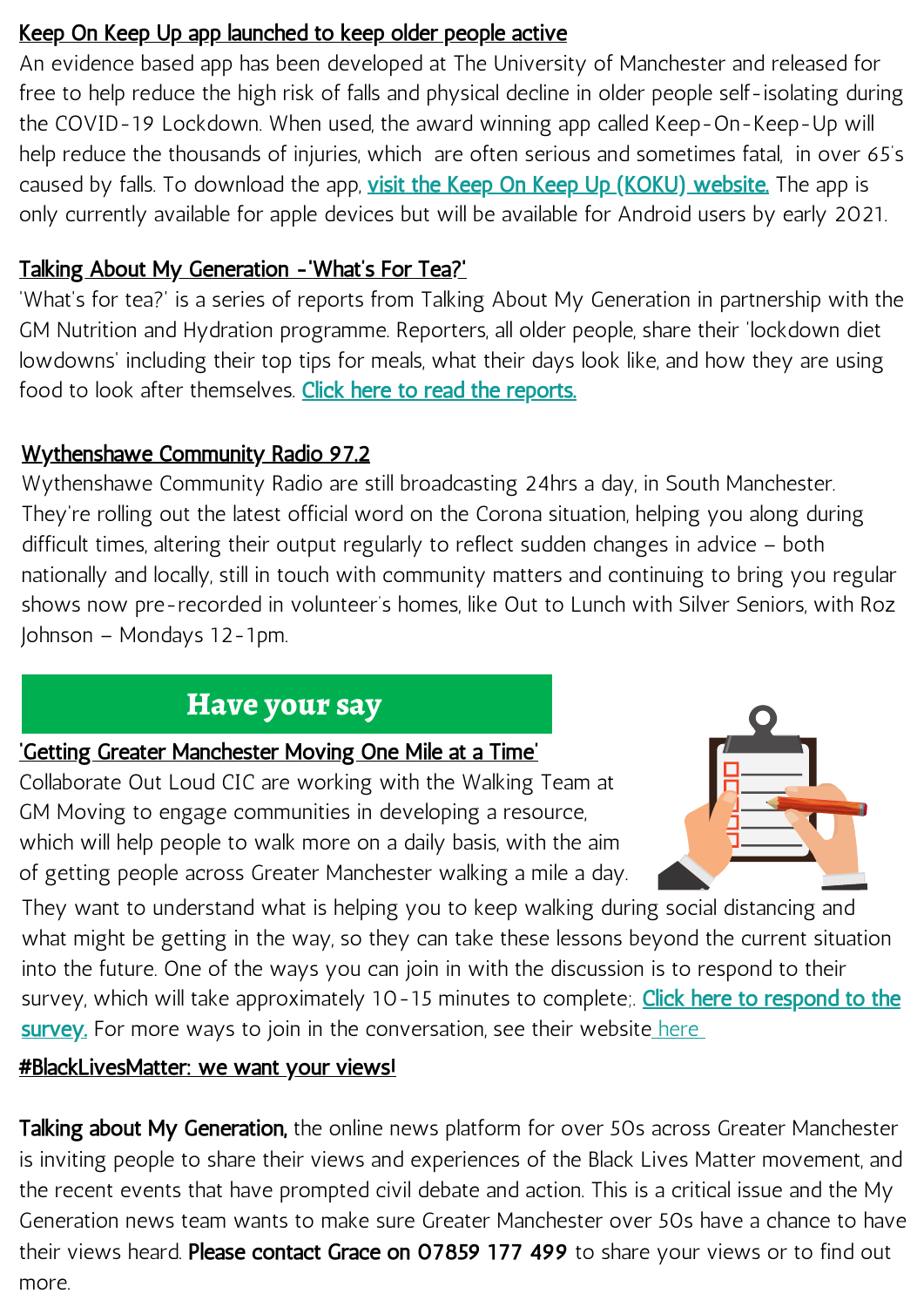# **Positive stories!**

We really want to ensure that we're sharing positive news and amplifying the voices of older people so if you have any stories or if you would like to share any tips on how you're spending your time at home, please email Victoria via GMOPN@macc.org.uk or telephone 0161 834 9823. This week Marie, who is a member of our Action Group, has written a short article below about using Zoom for the first time.

# **Bridging the Gap**

With the arrival of the coronavirus we were told nothing would ever be the same again and that we all had to change. I've thought a lot about change. How would I change? Could I change? As I am a dyed in the wool oldie. Then a second shock arrived – the network could only meet via Zoom. Zoom was a new word to me. It was a love song in the 70's, I remember that



The dictionary says it means impact, to move rapidly. I didn't like the sound of that at all. When my granddaughter phoned later in the day, she asked did I have any meetings this week. I explained about zoom. "Oh good" she said, "I'm glad you know about zoom!" Shamefacedly I admitted that I don't. I cannot use the net. "Don't worry," she said, "I will teach you!" Laughingly I said "will you teach me as a 3 year old?" And that is exactly what she did. With great patience and understanding she said it will be alright. The next day through my letterbox my homework arrived. A four page letter of step by step lessons on joining a zoom meeting plus 2 later phone lessons. Change has come. You're never too old to learn or change, is now my new motto. Bridging the gap between young and old has arrived.

# Zoom quizl

We recently had another fantastic quiz organised by our Action Group member Jan. We've included the questions below in the wellbeing section if you would like to try to test yourself. We'll share the answers in the next newsletter.

We're going to be hosting another online quiz next week on Thursday the 11th of June at 11am on Zoom open to all members of the network. Unfortunately we can't offer any prizes but we can promise it will be great fun! If you would like the meeting details to join in then please email Victoria via GMOPN@macc.org.uk or telephone 0161 834 9823.